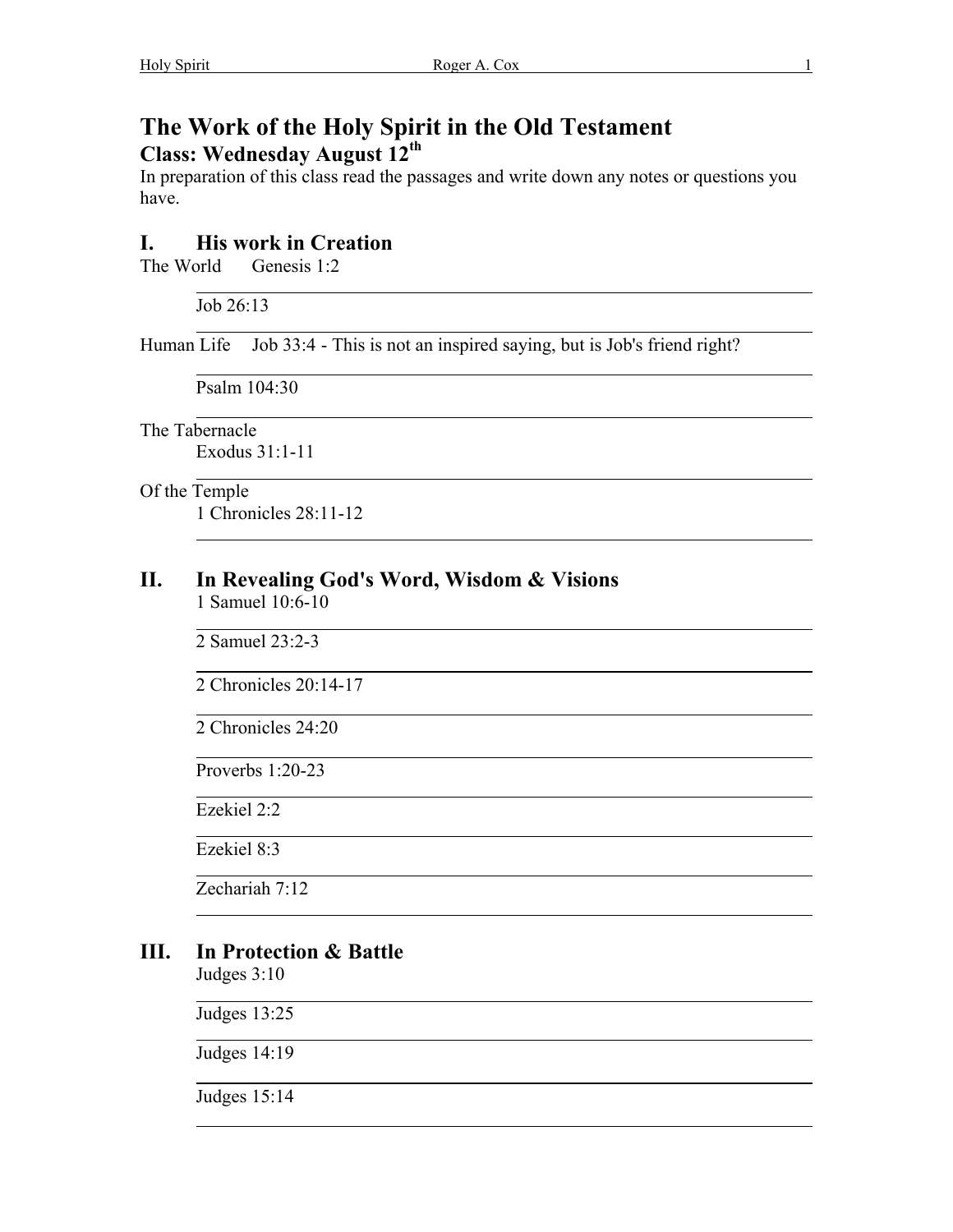# **The Work of the Holy Spirit with the Messiah Class: Wednesday August 19th**

## **I. Old Testament**

| Isaiah $11:1-2$ | The Spirit of the LORD shall rest upon him.                    |
|-----------------|----------------------------------------------------------------|
| Isaiah $42:1-4$ | God's Spirit is upon His Elect One.                            |
| Isaiah 48:12-16 | The Lord God and His Spirit sent Him.                          |
| Isaiah 61:1     | The Spirit is upon Him because God has anointed Him to preach. |
|                 |                                                                |

#### **II. New Testament**

l

Matthew 1:18-21 The body of the Savior came by the Holy Spirit.

| Matthew $3:13-17$ | The Spirit descended upon Him at his baptism.               |
|-------------------|-------------------------------------------------------------|
| Matthew 12:18     | The Spirit would be upon Him to declare justice.            |
| Matthew 12:28     | He cast out demons by the Spirit of God.                    |
| Luke 4:1-14       | The Spirit led Him into the wilderness and back to Galilee. |
| Luke 4:18-21      | Jesus quotes from Isaiah 61 about Himself.                  |
| Acts $1:2$        | He gave commandments through the Holy Spirit.               |
| 1 Timothy $3:16$  | He was justified in the Spirit.                             |
|                   |                                                             |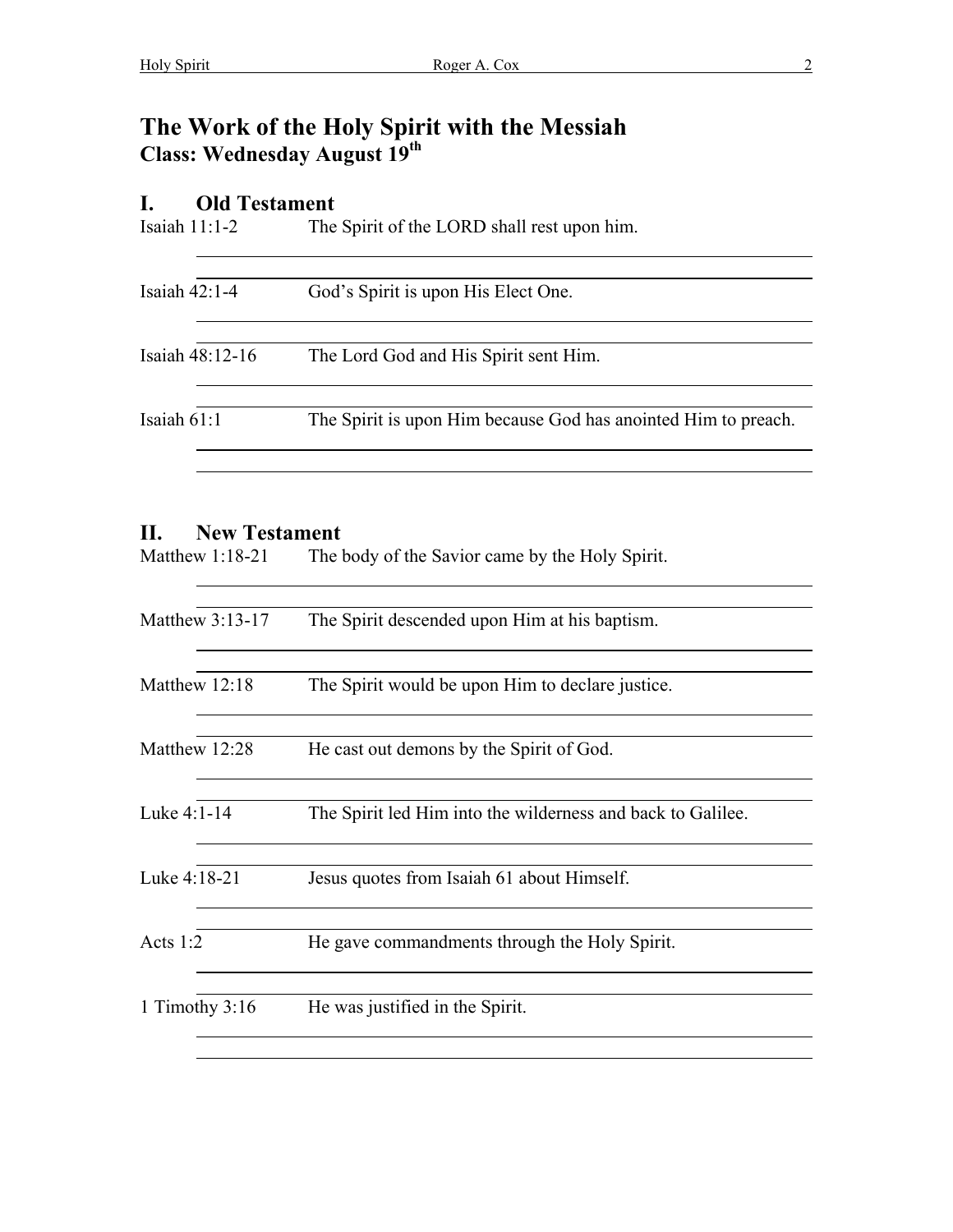# **The Work of the Holy Spirit in the New Testament Class: Wednesday August 26th**

# **I. The Spirit Given To Disciples**

| John 14:15-17          | The Spirit is promised                     |
|------------------------|--------------------------------------------|
| Acts 2:1-38            | The Spirit poured out on the Apostles      |
| Acts 8:14-19; 19:1-6   | The Spirit given by the Apostles           |
| John 14:26             | The Spirit given to bring remembrance      |
| John 15:26; Acts 5:32; | The Spirit given to testify                |
| John 16:13             | The Spirit given to guide into truth       |
| John 20:22             | The Spirit given by Jesus                  |
| Acts 10:44-48; 5:8     | The Spirit given to acknowledge acceptance |
|                        |                                            |

# **II. The Spirit Speaks Through Men**

Matthew 10:20 Mark 13:11 Luke 12:11-12 Acts 6:10 1Corinthians 2:4-14 Ephesians 3:5 1 Timothy 4:1 2 Peter 1:21

## **III. Baptism of The Holy Spirit**

Acts 1:5-8 Acts 2:1-4 Acts 10:44-48 Acts 11:12-16 Acts 15:8

# **IV. The Spirit Helps Us**

| Romans 8:1-11  | The Spirit dwells in you                             | (See John $14:17$ ) |
|----------------|------------------------------------------------------|---------------------|
| Romans 8:12-16 | The Spirit bears witness that we are children of God |                     |
| Romans 8:26-28 | The Spirit helps in our weaknesses                   |                     |

## **V. Sanctified By The Spirit**

| Titus $3:4-5$ | The Spirit renews us     |
|---------------|--------------------------|
| 1 Peter $1:2$ | The Spirit sanctifies us |